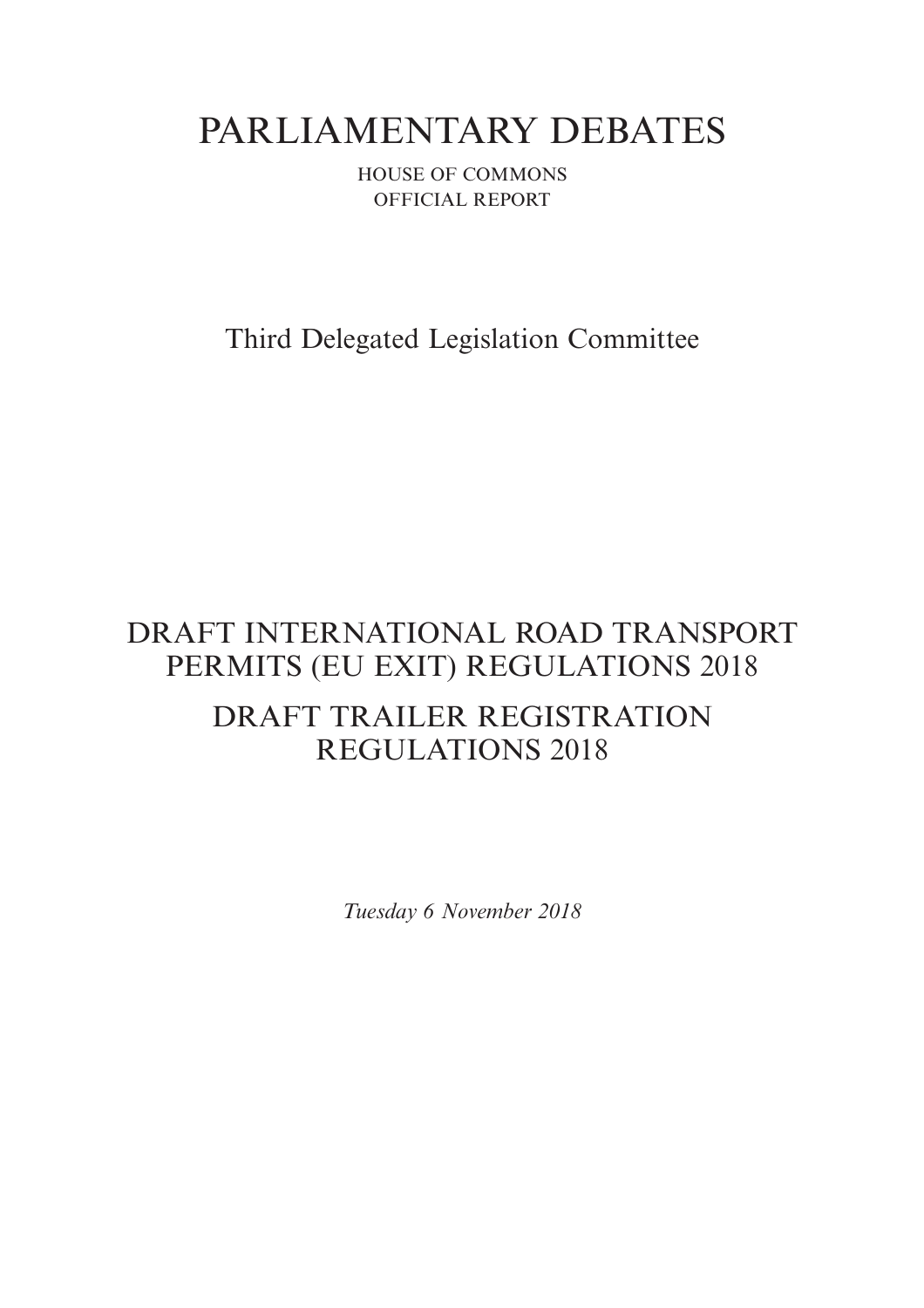No proofs can be supplied. Corrections that Members suggest for the final version of the report should be clearly marked in a copy of the report—not telephoned—and must be received in the Editor's Room, House of Commons,

#### **not later than**

**Saturday 10 November 2018**

© Parliamentary Copyright House of Commons 2018 *This publication may be reproduced under the terms of the Open Parliament licence, which is published at www.parliament.uk/site-information/copyright/.*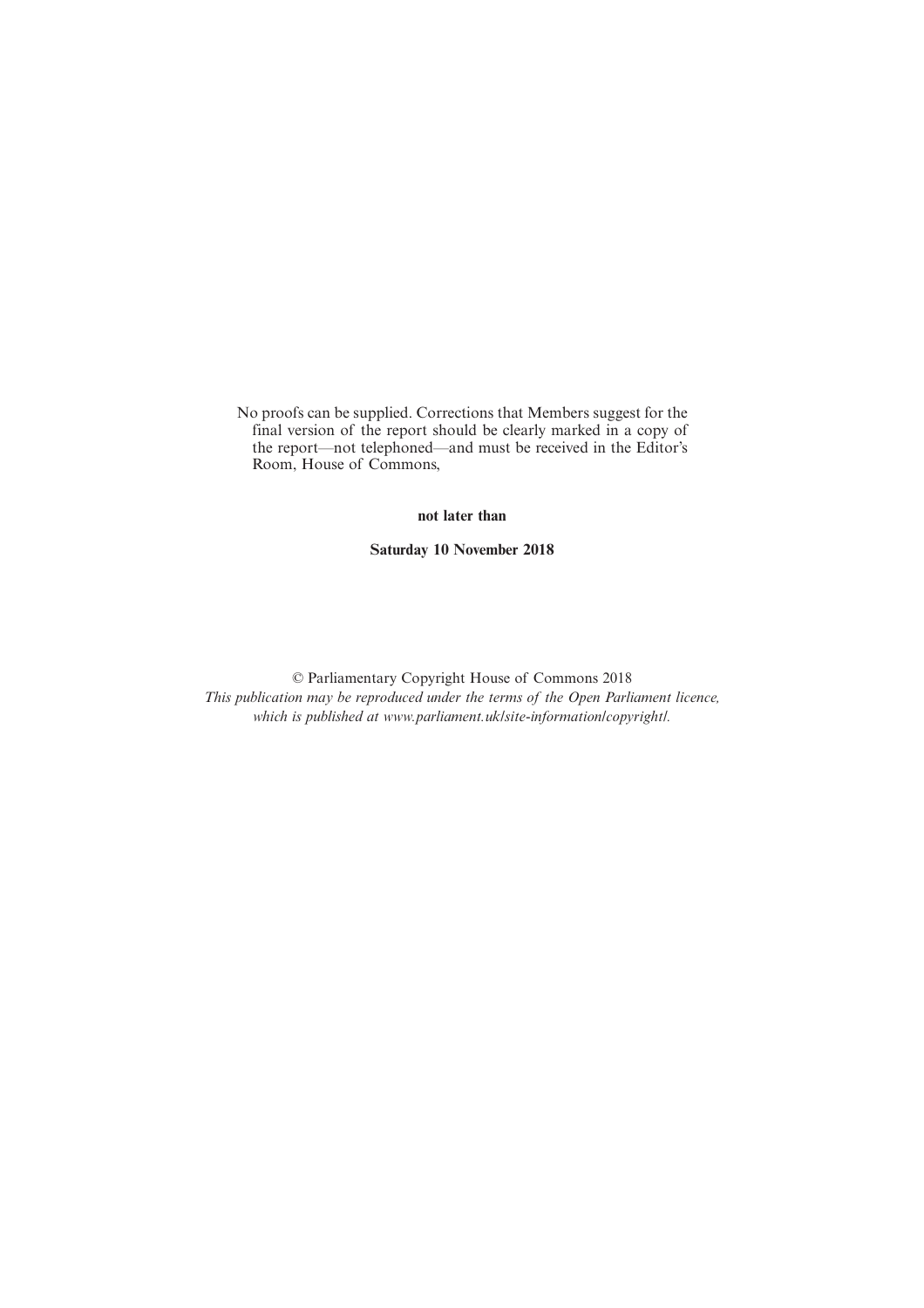#### **The Committee consisted of the following Members:**

*Chair:* DAVID HANSON

† Afolami, Bim *(Hitchin and Harpenden)* (Con)

- Ali, Rushanara *(Bethnal Green and Bow)* (Lab)
- † Brown, Alan *(Kilmarnock and Loudoun)* (SNP)
- † Bruce, Fiona *(Congleton)* (Con)
- † Burghart, Alex *(Brentwood and Ongar)* (Con)
- † Courts, Robert *(Witney)* (Con)
- † Docherty, Leo *(Aldershot)* (Con)
- † Donelan, Michelle *(Chippenham)* (Con)
- † Foxcroft, Vicky *(Lewisham, Deptford)* (Lab)
- † Francois, Mr Mark *(Rayleigh and Wickford)* (Con)
- † George, Ruth *(High Peak)* (Lab)
- Hepburn, Mr Stephen *(Jarrow)* (Lab)
- † Leslie, Mr Chris *(Nottingham East)* (Lab/Co-op)
- † Maskell, Rachael *(York Central)* (Lab/Co-op)
- † Norman, Jesse *(Parliamentary Under-Secretary of State for Transport)*
- Powell, Lucy *(Manchester Central)* (Lab/Co-op)

† Swire, Sir Hugo *(East Devon)* (Con)

Dominic Stockbridge, Bradley Albrow, *Committee Clerks*

#### **† attended the Committee**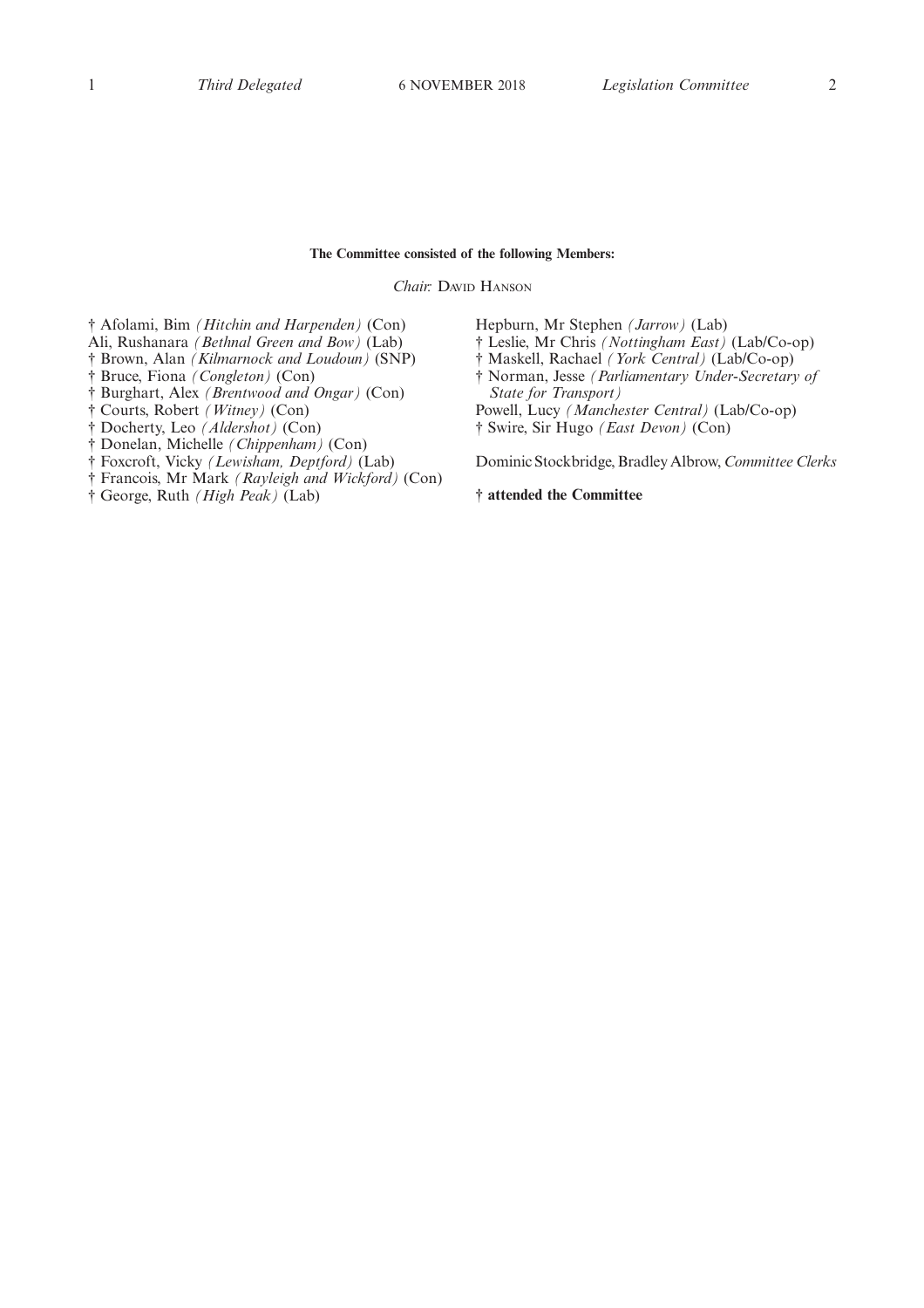### Third Delegated Legislation Committee

*Tuesday 6 November 2018*

[DAVID HANSON *in the Chair*]

### **Draft International Road Transport Permits (EU Exit) Regulations 2018**

8.55 am

**The Parliamentary Under-Secretary of State for Transport (Jesse Norman):** I beg to move,

That the Committee has considered the draft International Road Transport Permits (EU Exit) Regulations 2018.

**The Chair:** With this it will be convenient to consider the draft Trailer Registration Regulations 2018.

**Jesse Norman:** It is a pleasure to serve under your chairmanship, Mr Hanson. These draft instruments were laid on 13 September and 9 October, following extensive industry engagement and consultation throughout the past year. The instruments collectively implement the proposals outlined during the passage of the Haulage Permits and Trailer Registration Act 2018, which I was pleased to guide through this place earlier in the year.

The road haulage sector plays an integral role in keeping our economy moving and in enabling businesses throughout the UK to trade with our international partners in the European Union and beyond. In 2017, the UK haulage sector moved more than 7.8 million tonnes of goods internationally. This is a crucial industry to the wider economy, and that has underlined the Government's focus on putting in place the necessary arrangements for after we leave the EU in March 2019. I hope Members will allow me the opportunity to share an overview of these instruments and how they work collectively for the sector.

The International Road Transport Permits (EU Exit) Regulations 2018 will establish the framework and systems for the effective administration of a permit system. From November 2018, this regime will cater for our existing permit arrangements with non-EU countries and European Conference of Ministers of Transport permits. From exit day, in the absence of a deal, the regime will cater for existing permit arrangements with EU member states, which are currently covered by EU law. The system will also be the basis for any future permitting arrangement that may arise from our negotiations with the EU.

As the Committee will know, in our negotiations with the EU we are seeking reciprocal arrangements on road haulage. The current arrangements work well for the haulage sector in the UK and for hauliers in continental Europe. This has underlined our intention to seek mutual recognition of international operating licences and access arrangements that do not restrict the current levels of trade.

**Alan Brown** (Kilmarnock and Loudoun) (SNP): Will the Minister confirm how extensive the talks have been on reciprocal arrangements and where they are at? Just last week, we discovered that the Secretary of State has not begun discussions on aviation agreements. I hope that those on haulage are further ahead.

**Jesse Norman:** As the hon. Gentleman will know, we undertook a consultation before the draft regulations were introduced. Before framing the original legislation there was widespread discussion with industry bodies and other organisations relating both to haulage permits and to trailer registration. I am therefore comfortable that we have covered all of the bases as regards this area of road haulage.

**Alan Brown:** The key point is where these discussions regarding reciprocal arrangements are at with the EU, rather than discussions with the UK industry. I am asking about the EU.

**Jesse Norman:** I am grateful for the correction. As the hon. Gentleman will know, discussions with the EU are being handled through No. 10 and the Department for Exiting the European Union. We are not in a position to comment on the specific details of any of those discussions at the moment, beyond the facts that we are making progress and envisage a deal that will be thoroughly in the interests of the UK and which will permit haulage to flow in as liberal a way as we would like. As the Committee will know, we have made ample arrangements for different forms of contingency in the event that that should not be the case.

Members will be minded to agree that it is appropriate for the Government to prepare for all possible outcomes of our negotiations, including the prospect of no deal. As outlined in the technical notice on road haulage, in the event of no deal, hauliers will be able to use ECMT permits. In addition, we will seek to use existing bilateral agreements concluded prior to one or other of the parties joining the EU. There are 20 such agreements with EU countries—which the Government expect to be reinstated once EU law ceases to apply—some of which require permits and others that do not. Where necessary we will conclude new arrangements where there is no existing bilateral agreement. Clearly, existing agreements may need to be updated, but in any event we expect to have these arrangements, if required, in place to allow international road haulage to continue after exit day.

The draft regulations implement a permit scheme as it would operate on exit day if no new agreements are reached with the EU or member states. That will enable some continuity of road transport services in the event of no deal. Where new agreements are reached with the EU, or with individual member states that will require permits, amending regulations will be made to reflect the terms of such agreements.

The draft regulations place a prohibition on undertaking international journeys without a permit where an international agreement requires one. It is important to note that these draft regulations by no means require the implementation of a permit regime with the EU or for any other international journeys. Rather, should an international agreement require that a permit is held by the operator and carried on the vehicle in question, the draft regulations allow that permit to be issued. Journeys that do not require permits are not within the scope of the draft regulations.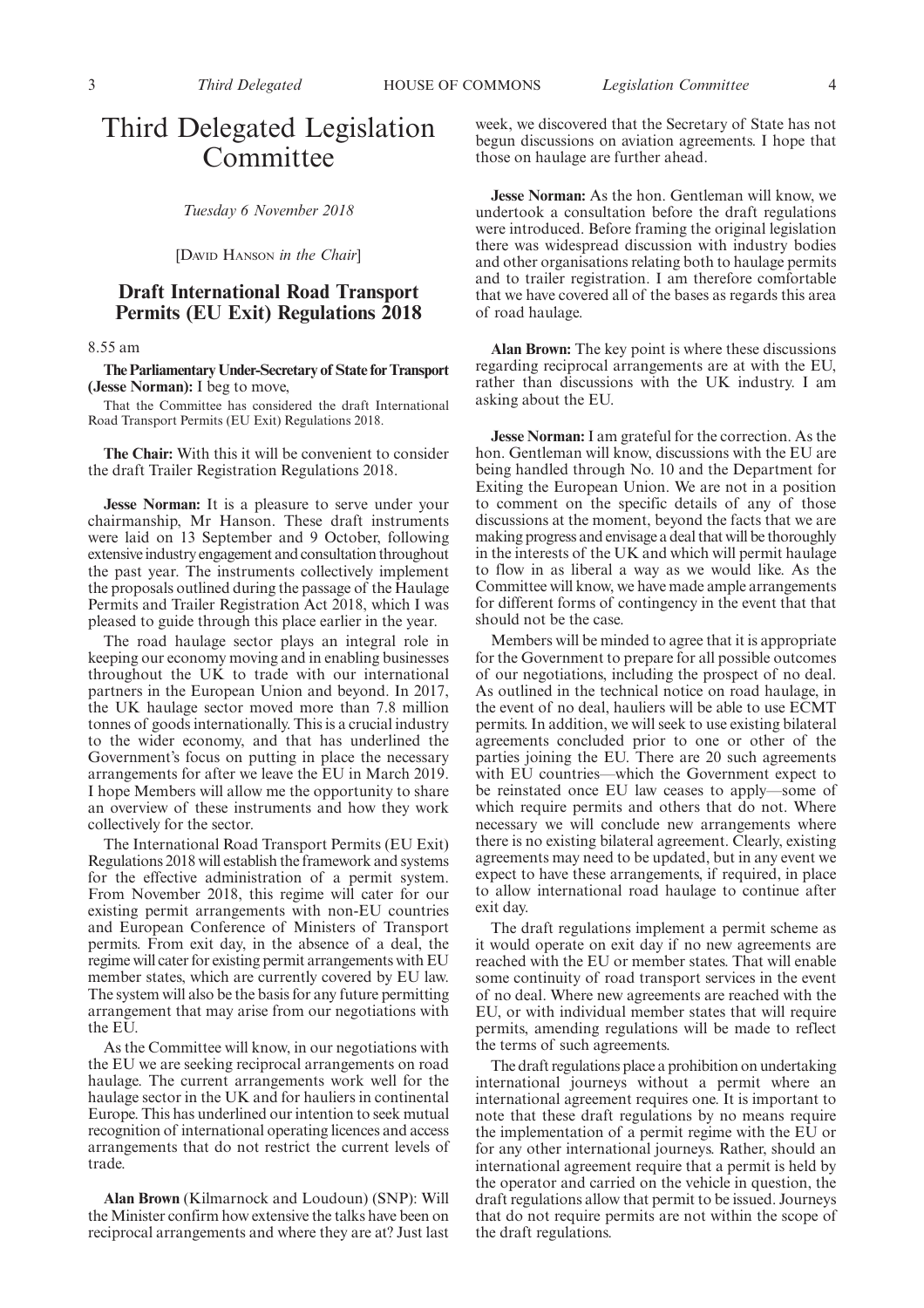The draft regulations provide for how to make an application and how the Secretary of State will determine which applicants are allocated a permit where the number of permits available is limited. They set out matters that the Secretary of State must take into account when making a determination, which are designed to deliver the greatest economic benefit from the permits, protect the interests of UK hauliers, and apply a fair and consistent allocation process. That focuses primarily on how frequently a permit will be used and the proportion of an operator's haulage that is international. The draft regulations provide some discretion in those criteria, so that there is sufficient flexibility to respond to changing demands and ensure that permits are allocated fairly, but they require the Secretary of State to provide guidance on the process to ensure that it is transparent for applicants. That guidance has been provided ahead of this debate. The circumstances in which a permit may be cancelled and the process for appealing the cancellation of a permit are also covered.

**Alan Brown:** When the 2018 Act was being debated we were assured that there were enough permits to go around and to meet current demand. Is that still the case? A scoring system has been outlined, and a limited number of permits suggests that not all applicants will be able to get a permit. What is that going to look like?

**Jesse Norman:** I think the hon. Gentleman may have misread or misheard the main debate, because there has always been a possibility that there would not be enough ECMT permits to go around. That is why there are elements for a fair allocation, even in that contingency. The point I have just made is that bilateral agreements also exist to provide further reassurance. As I have said, though, we do expect a liberalised deal to be in place before then.

**Rachael Maskell**(York Central) (Lab/Co-op): I certainly heard what the hon. Member for Kilmarnock and Loudoun heard during the debate. We were given assurances that there would be sufficient permits to go around, and I am sure that the record will confirm that. Why have the circumstances changed?

**Jesse Norman:** The hon. Lady will recall that there was an extensive debate on the question whether there should be any aspect of random allocation. The whole point about random allocation is that in circumstances in which there may not be enough ECMT permits to go around, further scope would be provided by bilateral agreements under this remote contingency. If that were to be the case, random selection would, of course, be applied to make sure that people were given a fair shot at getting permits, even if they had not necessarily pre-qualified through the prior application of the other criteria. That was covered in the debate.

The permit system will be operated by the Driver and Vehicle Standards Agency, building on the existing vehicle operator licensing system, with which operators will already be familiar. The system will launch on 26 November to take applications for the ECMT multilateral annual permits, with permits subsequently being issued well ahead of exit day. There will be an application window for these permits, and a fee of £10 will be applicable for each permit requested. Successful applicants will be required to pay a fee of £123 ahead of being issued the permit. Those fee levels mean that there is no change in the cost of obtaining an ECMT permit.

The Trailer Registration Regulations 2018 will establish a regime for the registration of trailers used internationally to support our ratification of the 1968 Vienna convention on road traffic. The ratification of the convention will allow us to issue international driving permits for all member states if a deal on mutual recognition of licences is not achieved. The convention will come into effect for the UK on 28 March 2019 and will apply irrespective of negotiations with the EU. Under the convention, trailers that weigh more than 750 kg are guaranteed access to foreign roads only if they are registered, so the registration of trailers is commonplace throughout much of continental Europe. This has been a source of disruption for UK trailers used on international routes.

The draft regulations will allow us to implement a registration regime for trailers that allows them to meet the standards outlined in the convention. Registration will be compulsory for trailers used for international journeys to or through a foreign country that has ratified the convention, if the trailer weighs more than 750 kg and is used for commercial purposes or weighs more than 3.5 tonnes and is used for any purpose. Use of unregistered trailers in those categories for journeys to continental Europe will be prohibited from 28 March.

The registration system will be operated by the Driver and Vehicle Licensing Agency and will let users register their trailers from January. This will allow approximately three months for trailer keepers to register before the prohibition on the use of unregistered trailers for international journeys comes into effect on 28 March. The fee for registration will be £26.

Hon. Members will be particularly interested in how the draft regulations will affect Northern Irish hauliers. The permits regulations will not require Northern Ireland hauliers to carry permits when on international journeys to or through Ireland. This is in keeping with the UK's position in the 2018 Act that we will not introduce permits on the island of Ireland without the consent of the Government of Ireland. On trailer registration, Ireland has not ratified the 1968 Vienna convention, so no UK trailers will need to be registered to be used in Ireland.

Approval of the draft regulations is an important step in ensuring that the UK haulage industry is ready to keep goods moving after we leave the EU in March 2019. The sector is incredibly important to the wider UK economy and we are focused on delivering the measures necessary for it to continue to operate after we leave the EU. Our package of instruments will take concrete steps to enable us to offer greater clarity to industry about the requirements that will apply to international haulage in future. With particular regard to the permits regulations, we are clear on the negotiation objectives and are making good progress towards an agreement that delivers for the sector, but it is crucial that we make progress with the instruments, which prepare the UK both for our desired outcome and for the unlikely prospect of no deal.

#### 9.7 am

**Rachael Maskell:** It is a pleasure to serve under your chairmanship, Mr Hanson. I thank the Minister for introducing the draft regulations, following our debates during the passage of the Haulage Permits and Trailer Registration Act.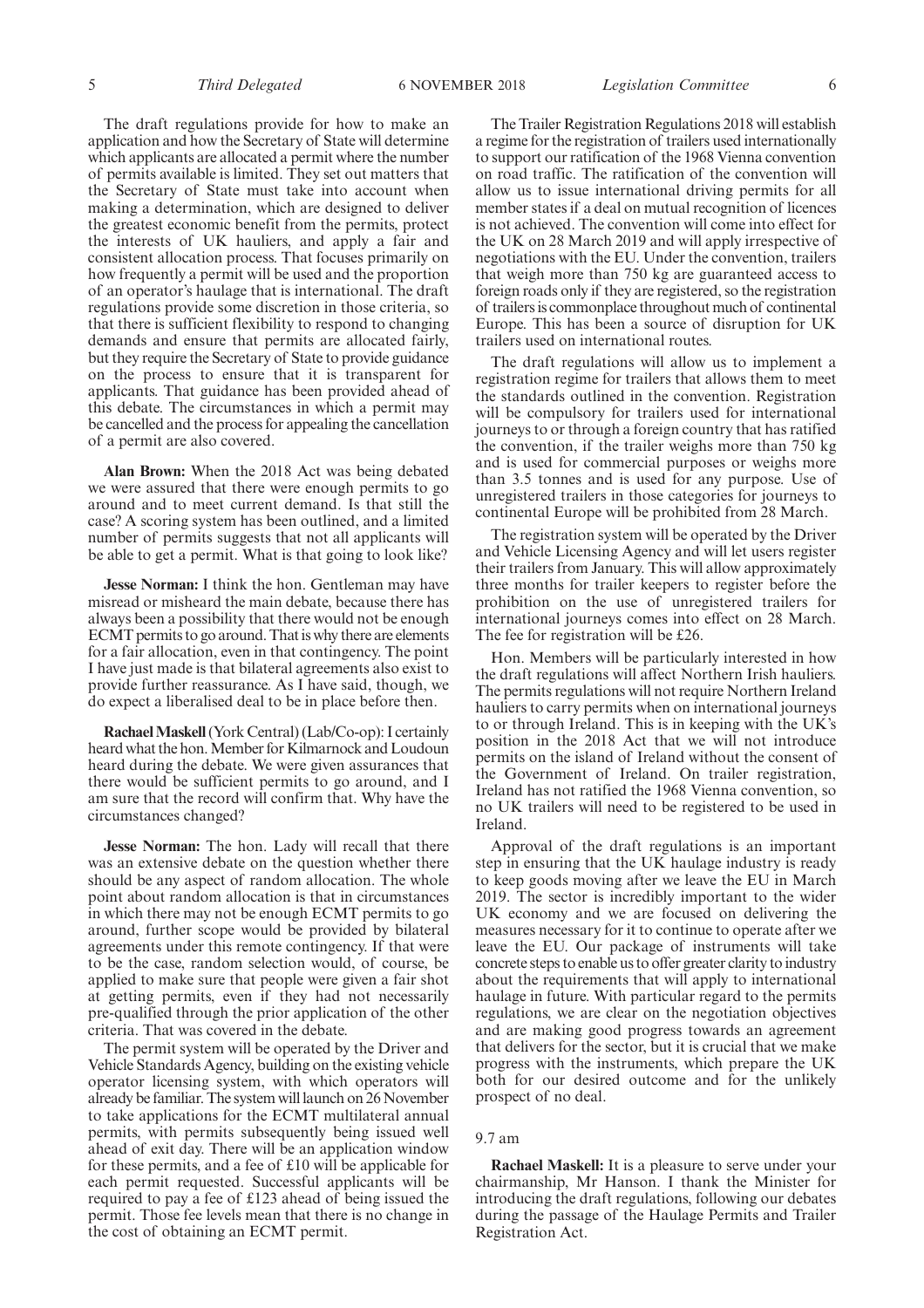#### *[Rachael Maskell]*

I turn first to the draft International Road Transport Permits (EU Exit) Regulations 2018. We are legislating over the abyss of the unknown with respect to whether they will be required, but clearly my hope is that they will not be. I certainly hope that the Minister has been making strong representations for us to be part of the Community licence scheme, alongside EU and European economic area countries and other nations, working across frictionless borders with no cliff edges in sight. However, it seems increasingly clear that that may not be the case, so Labour will do everything we possibly can to make sure that we do not fall off the cliff edge on 29 March 2019.

The free flow of freight across borders is essential for trade and our economy, with 3.7 million tonnes exported and 4 million tonnes imported each year. We understand that if the worst-case scenario is triggered, the draft regulations will be necessary, so we will not stand in the way of their being passed. However, I urge the Minister to give us some assurance that he has been focused on ensuring that we remain in the Community licence scheme.

My first question asks for some clarity about regulation 3, "Application of these Regulations". Will the Minister kindly say why, when the explanatory memorandum states that the draft regulations apply to the whole UK, regulation 3 segregates Northern Ireland from the agreement and states that there will be free flow throughout Ireland, north and south? Will he explain how that will prevent a border from being created across the Irish sea? My second question is about regulation 19. What criteria will be used to assess what will constitute a temporary exemption to the scheme, and under what circumstances?

We have had much debate on the number and allocation of permits and how industry needs to be able to plan in order to safeguard trade between the UK and the EU. Pan-EU manufacturing contracts are vital for the security of our economy and the future of jobs. Regulation 24 deals with the distribution of permits. Regulations should give clarity to framework legislation, but I have to say that these do not, so I ask again: who will get a permit and who will not? The industry wants to know the answer to that question, too. In the light of the Minister's remarks, I am even less confident that there will be enough permits to go around.

Regulation 24(1) refers to Euro 5 and Euro 6 emissions, but what criteria will be used to assess those when deciding whether to grant a permit? Paragraph (1)(b) centres on whether hauliers—and, therefore, producers will know what goods will find favour with the Minister, but it provides no clarity. A greater frequency of goods—the draft regulations do not say which ones—will be the determining factor as to whether an application will get support. How will that all be matched up with economic interest and that of jobs and our future?

I was taken aback by the Act's ambiguity regarding random selection when it comes to supplying permits, and my response to regulation 24(2) is the same. That will have a massive impact on the choices that, for instance, manufacturing companies and those in their supply chain will make, thus affecting the future of our economy and jobs. We again stress that the use of random selection in issuing permits does not take seriously the needs of our economy. Businesses are crying out for

security in the light of this Brexit disaster. Will the Government clarify that they will not exercise a random approach to securing our trade? If this goes wrong, we want to know what leverage a person will have to get their voice heard and their business taken seriously. Why is there no appeal process in the draft regulations?

On regulation 27, will the Minister clarify whether, if an operator breaches any condition attached to its permit and is fined, the permit will be revoked? The draft regulations are unclear. Will he also confirm that permits will now be available electronically, rather than only on paper? The draft regulations will come into force in 2019. How will the Minister ensure that all records will also be available online?

I have a final question on the first set of draft regulations. The Minister has identified £171,700, with an additional familiarisation scheme worth £13,000, to run the permit process each year. How will he monitor that, and how will the £75.8 million required to set up the scheme be factored into the overall Brexit dividend? We want to understand the economics of running the scheme. Will he also explain the staffing required to run the scheme? It appears that minimum staffing will be provided to administer the scheme, but what about inspectors of HGVs, to ensure that drivers have the appropriate permit documentation?

Turning to the draft Trailer Registration Regulations 2018, what has happened to the consultation on trailer safety? Many powerful speeches were made as the Act passed through this place, particularly by my hon. Friends the Members for Bristol South (Karin Smyth) and for Rotherham (Sarah Champion), who highlighted the scale, risk and tragedy resulting from failings in trailer safety. Whether the issue was driver awareness, speed, use, trailer and tow bar attachment or other features, it was clear that progress needed to be made, and I recall the Minister committing to doing so during the passing of the Act. Therefore, I would like to know where the consultation has got to.

Will the Minister clarify why regulation  $5(3)(a)$ —this is repeated in regulation 19—states that it is a defence for a person to prove that they

"were unaware and could not reasonably have been expected to be aware"

that the trailer registration would be required, and why regulation  $5(3)(b)$  states it is a defence to prove that they "held a reasonable belief that the trailer was registered at the time of the alleged offence"?

Surely the Government have a responsibility to ensure that people who own and drive a vehicle with a trailer are aware that they should make the appropriate registration and abide by that. As with all legislation, in every sphere, there is a responsibility on Government to ensure that the public are made aware of the law passed in this place and what will constitute a failing to abide by that law. It is surprising that there is not at least a sunset clause associated with this measure.

I note the fee set out in legislation to register a trailer, and presume that will offset the cost of running the trailer registration scheme with the DVLA and the Department for Transport, together with the resource generated by the penalty schedule. While discussing cost, will the Minister state how much the setting up of the trailer registration scheme and its subsequent running costs will be? It would be interesting to learn how that is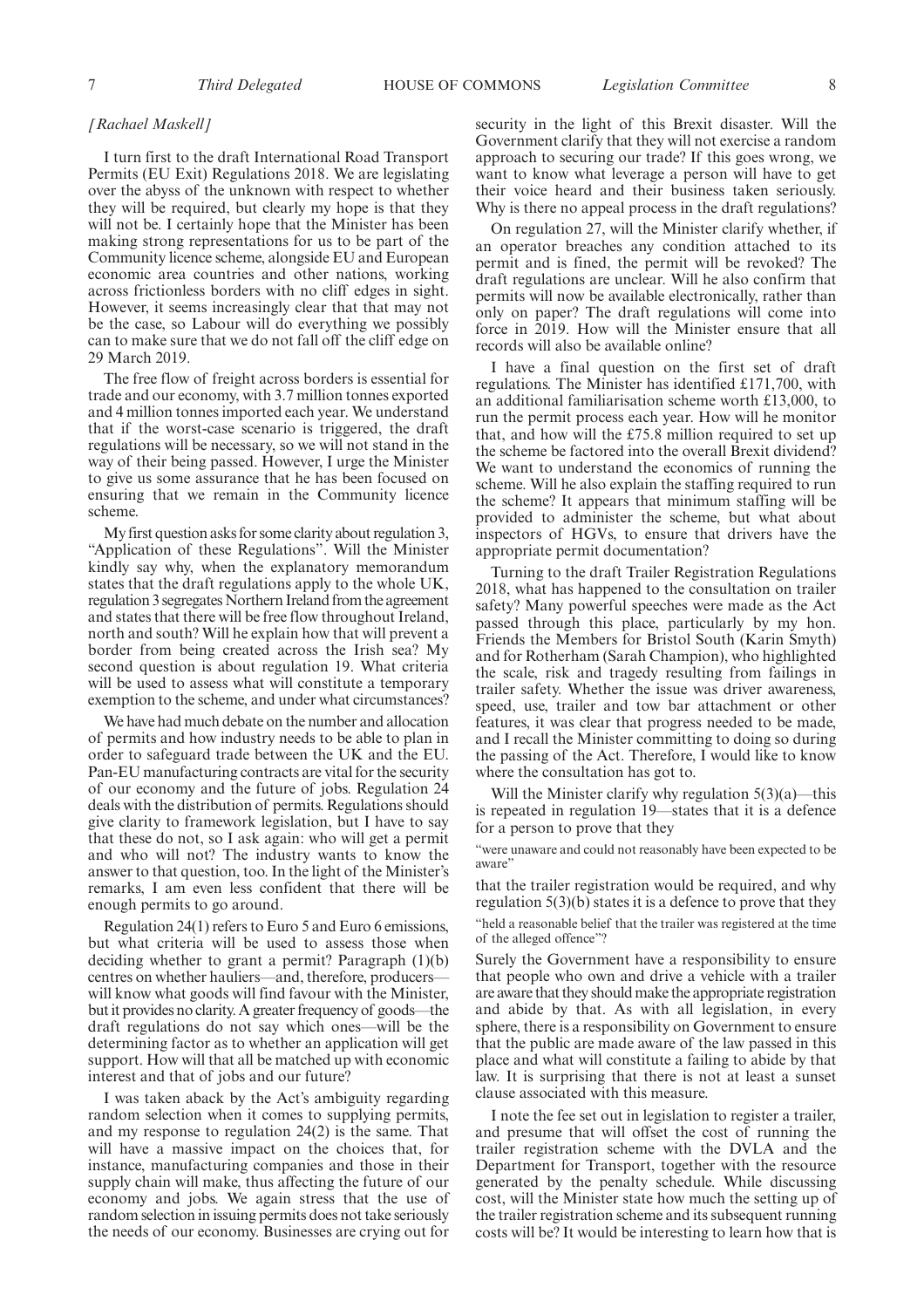split between administering the scheme and the inspection, examining documentation and issuing permits. I presume that drivers will have to purchase the new registration plate, rather than it being issued by the DVLA, but the draft regulations do not make that clear.

There is a requirement to register a trailer only every 10 years. Will the Minister explain the significance of that timeframe? It seems that this is only a box-ticking process that does not lend itself to additional safety inspections in future, which we would want to see introduced for the safety of the public.

Finally, paragraph 7.13 of the explanatory memorandum states that people will be issued with

"a secure paper registration document and an electronic notice of registration".

I am glad that the Minister heeded my call for ensuring digital documentation in that instance.

#### 9.17 am

**Alan Brown:** It is a pleasure to serve under your chairmanship, Mr Hanson. I will be brief. I appreciate that there is an argument for the necessity of this proposed legislation. There were no votes on Second and Third Reading of the Bill, so it makes sense to follow through with these measures.

Any idea, however, that this gets the UK ready for no deal is completely fanciful. Given that this is a small drop in the ocean of the actual registration required, the UK Government are kidding themselves. In his opening remarks, the Minister spoke of hoping to have a reciprocal arrangement, but he was not able to update us on negotiations with the EU. The UK is doing one thing and hoping that the EU comes into line and offers a reciprocal agreement.

I referred earlier to an aviation agreement. That is really important because for two years the Secretary of State for Transport told us that an agreement was imminent on aviation and the single aviation market, but just last week we discovered that talks with the EU have not even begun. That really concerns me with regard to preparation for a no deal.

On the haulage permit application process, I have concerns, as I touched on in my intervention, about the mood music around whether there will be enough permits and how they will be allocated. As the hon. Member for York Central has said, the element of random criteria causes real concern. I do not understand how that is deemed to be fair, if part of that random process is to allocate permits to the highest point scorers in a given category. If there are highest point scorers for the hauliers deemed the most important in a given sector, how is it possible to introduce that random factor? It makes no sense.

I hope the Minister will also tell us more about the engagement with the different bodies in the road haulage sector. What discussions have there been about how the application process will work? Will all the responsibility be on the hauliers? Will the Government make positive moves to contact interested parties, so that they understand the process they will have to go through and what it means for them? It is fine to print a document on a website saying, "Here is the new process", but the most important thing is to get those who require the permits to understand the process, including how it will work and the timing involved. They will have to apply for these permits, so they must understand the Government's process and how the random element will work and what it means for them.

What would it mean if a lot of hauliers decided not to pick a category but to go for none or more? What would that mean for the Government's overall assessment of the allocation of permits? Although we hear that the Government are ready for no deal, we are a long way from that, if truth be told.

#### 9.20 am

**Jesse Norman:** I thank the hon. Members for York Central and for Kilmarnock and Loudoun for their contributions. Throughout the passage of the Haulage Permits and Trailer Registration Act 2018 there was a valuable debate that allowed us to refine and improve the Act, and ensure that it laid out the framework necessary to deliver the objectives set for it, through these draft instruments. I am grateful once more for this opportunity to consider the detail of the legislation with Members and for their thoughtful and considered contributions.

The hon. Member for York Central acknowledged the value of the sector, for which I am grateful, and rightly highlighted the question of a cliff edge. I share her view and reassure her that we do not see any such cliff edge in this case.

The hon. Lady also asked about temporary exemptions. It is inevitable in a scheme of this kind that there might be a need to cater for emergencies or other special needs that we expect infrequently. It is important to include a provision that caters for all eventualities, and that is what the language of special exemption allows us to do.

The hon. Lady asked whether we will be in the Community licence in future. As she knows, as we have discussed and as the hon. Member for Kilmarnock and Loudoun will also be aware, that is subject to negotiation. We have always been clear, including when the Bill was going through the House and in discussions about other statutory instruments, that we intend to maintain existing access but, of course, there are different ways to do that. There can be permits under the ECMT scheme or under a permitting arrangement, or liberal access bilaterally as well as liberalised collective access. There are different ways to ensure that possibility.

**Rachael Maskell:** Have specific representations been made to the Prime Minister and others leading the negotiation to ensure that we remain part of the Community licence scheme?

**Jesse Norman:** Representations of every kind are made continuously. The goal of the Government has always been that we should seek liberalised access for our hauliers and we believe that we will.

The hon. Lady also asked about random selection.

**Mr Chris Leslie** (Nottingham East) (Lab/Co-op): I apologise for missing the beginning of the Minister's remarks but he should answer my hon. Friend's question: is it the Government's objective to be part of the Community licence scheme or not?

**Jesse Norman:** We are leaving the European Union, so the key from our point of view is to maintain the liberalised access that we have hitherto enjoyed. It is a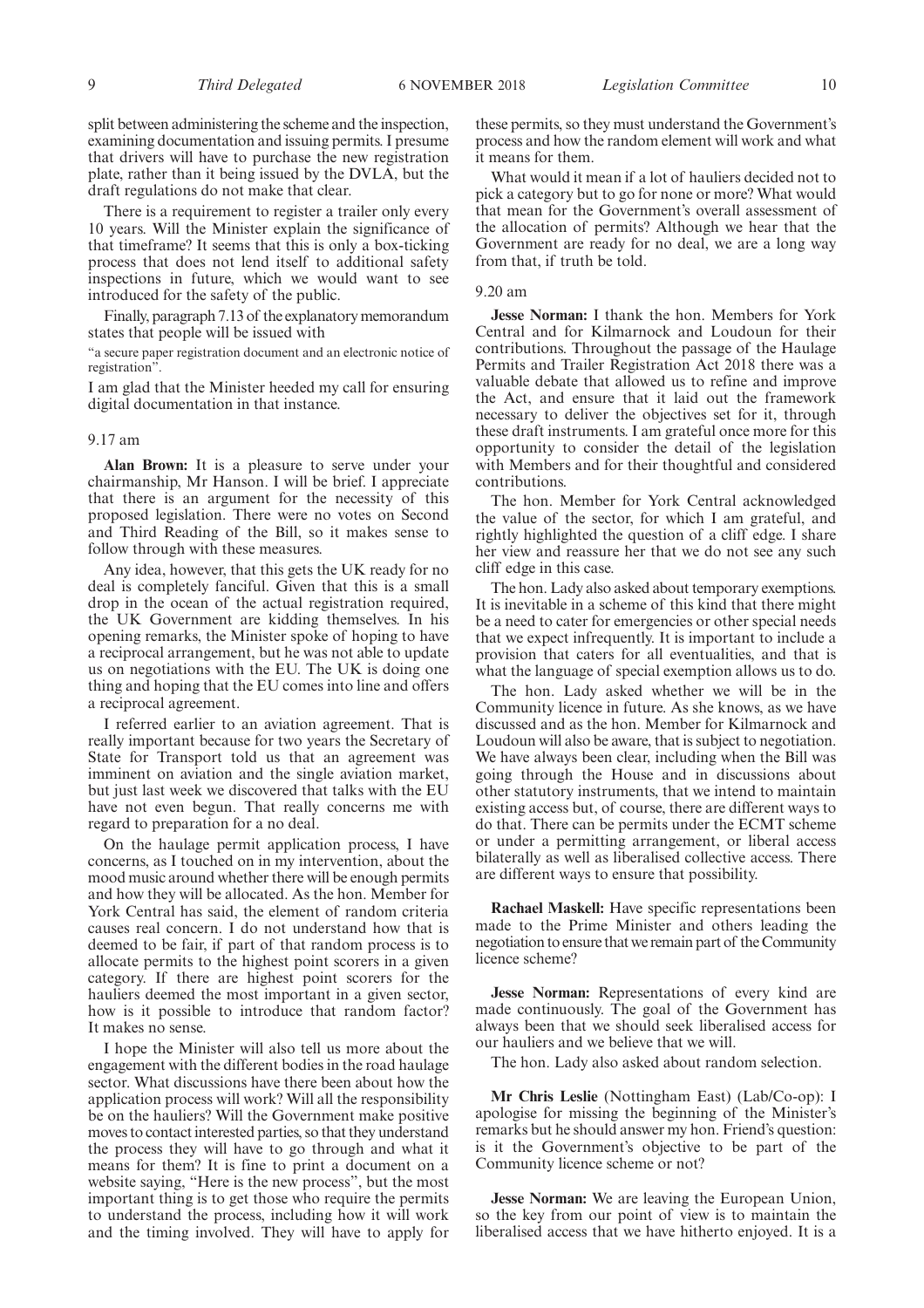#### *[Jesse Norman]*

little unfortunate that the hon. Gentleman could not be bothered to sit here for the opening speeches and contributions. To make an intervention when he has not heard any previous discussion is little out of order.

**Mr Leslie:** Will the Minister give way?

**Jesse Norman:** No, I think the hon. Gentleman has had quite enough chance.

**Mr Mark Francois** (Rayleigh and Wickford) (Con): Next time, set the alarm clock.

#### **The Chair:** Order.

**Jesse Norman:** The hon. Gentleman has had quite enough opportunity to make a comment, given the brief time he has spent in the Committee Room. The hon. Member for York Central, who has been here and has, in contrast to the hon. Gentleman, taken an energetic and careful approach throughout the passage of the legislation, is right to raise the question of criteria and I am happy to respond.

As the hon. Lady will know, the Government published in time for this Committee a detailed explanation of how the different criteria would play out. "Guidance on Determining Permit Allocations" sets out the different criteria and the rationale for them, including all the criteria she has mentioned. It also addresses the question why an element of random selection is being used. The reason is that we wish to maximise the benefits to the UK economy. We do not wish to cut out smaller organisations, smaller hauliers, that might be excluded by a focus purely on intensity of use, proportion of international trade and the like. This provision allows a wider and more extensive use of permits, and we think that that is in the interests of the industry and of hauliers more generally.

**Rachael Maskell:** It is a very negative indication to business to say that we will randomly determine whether to award a permit. Business needs security. That has been the big cry of business for the past two and a half years. To then say, "Well, you may plan your business ventures, but we will not provide any certainty about whether you can access the permit scheme," seems an incredibly random decision by Government in itself, leaving aside the impact that it will have on the economy. If, as the Minister has said, there is a focus and small businesses are able to access the scheme, will he make that absolutely clear?

**Jesse Norman:** That is clear in the "Guidance on Determining Permit Allocations", and we have said all the way through that the point of including an element of random selection is to allow the benefits of a wider dispersion of permits to be felt. If we scored purely by intensity of use and/or proportion of international business, that would mean that a few hauliers might—in many cases, almost certainly would—get either all or none of the permits for which they applied. We think that that would be uncompetitive and unfair, so we have included this element. Of course, it applies only once all the existing criteria have been applied, so it is not a structuring principle from the outset of the way in which the permits are allocated.

The hon. Lady also asked why there is no appeal process. She will be aware that allocation is an automated process; there is no human discretion associated with it. It is not like a jury trial, where some judgment element might be applied in the application of the criteria. Therefore, to have an element of appeal would be to undermine the thrust of the policy and to cut against the principle that these things are automatically generated. But of course, as we have already indicated, we believe that there will be plenty of scope for existing operators to get permits, even if they do not get ECMT permits.

**Rachael Maskell:** The Minister is being generous in giving way. May I just try to bring some clarity to what he has said? He said earlier that discretion will be exercised over these draft regulations in relation to small businesses being able to access the scheme. That would require human intervention, but he is now saying that there will be no human intervention. Which is it?

**Jesse Norman:**That is an ingenious but verbal distinction. In this case, there may be circumstances in which emergency loads need to be carried, and the Secretary of State has the discretion afforded under this legislation to allow him—or, in due course, possibly her—to make an allocation on that basis. That is in exceptional circumstances; we expect that provision to be rarely used. In the application process for permits as they stand, it is an automated matter, using the criteria that we have described and set out, very helpfully in detail, in the "Guidance on Determining Permit Allocations".

Let me turn now to the issue of trailer safety, which the hon. Lady has rightly raised.

**Alan Brown:** I thank the Minister for giving way before he moves on. I asked this question earlier: will the Government contact individual companies or bodies directly about this, or will it be left to individual companies to find out and then apply?

**Jesse Norman:** These measures have been very widely published. The hauliers' associations are very well briefed on the matter. How freight will continue after 29 March has been a topic of national discussion and interest. Therefore, we expect people to be very well briefed. I will also keep the matter under review, but we certainly expect people who are potentially at risk because they have to take international journeys or make international transfers to be aware of these rules and to act on them.

**Rachael Maskell:** The Minister has not responded to my request for clarity about road haulage permits with regard to Northern Ireland. We are talking about free flow throughout Ireland, north and south, and I asked specifically if that means that there will now be a border created in the Irish sea, because the framing of the draft regulations certainly leans towards that.

**Jesse Norman:** No, I do not think that is true at all. Both sets of draft regulations obey the principle agreed between the Taoiseach and the Prime Minister that there should be no barriers in travelling between Northern Ireland and Ireland, and all sides are committed to that. The draft regulations do not create a permit regime or hard border on the island and that fits with our overall view, which is that trade and everyday movements across the border should be able to continue as they are. There is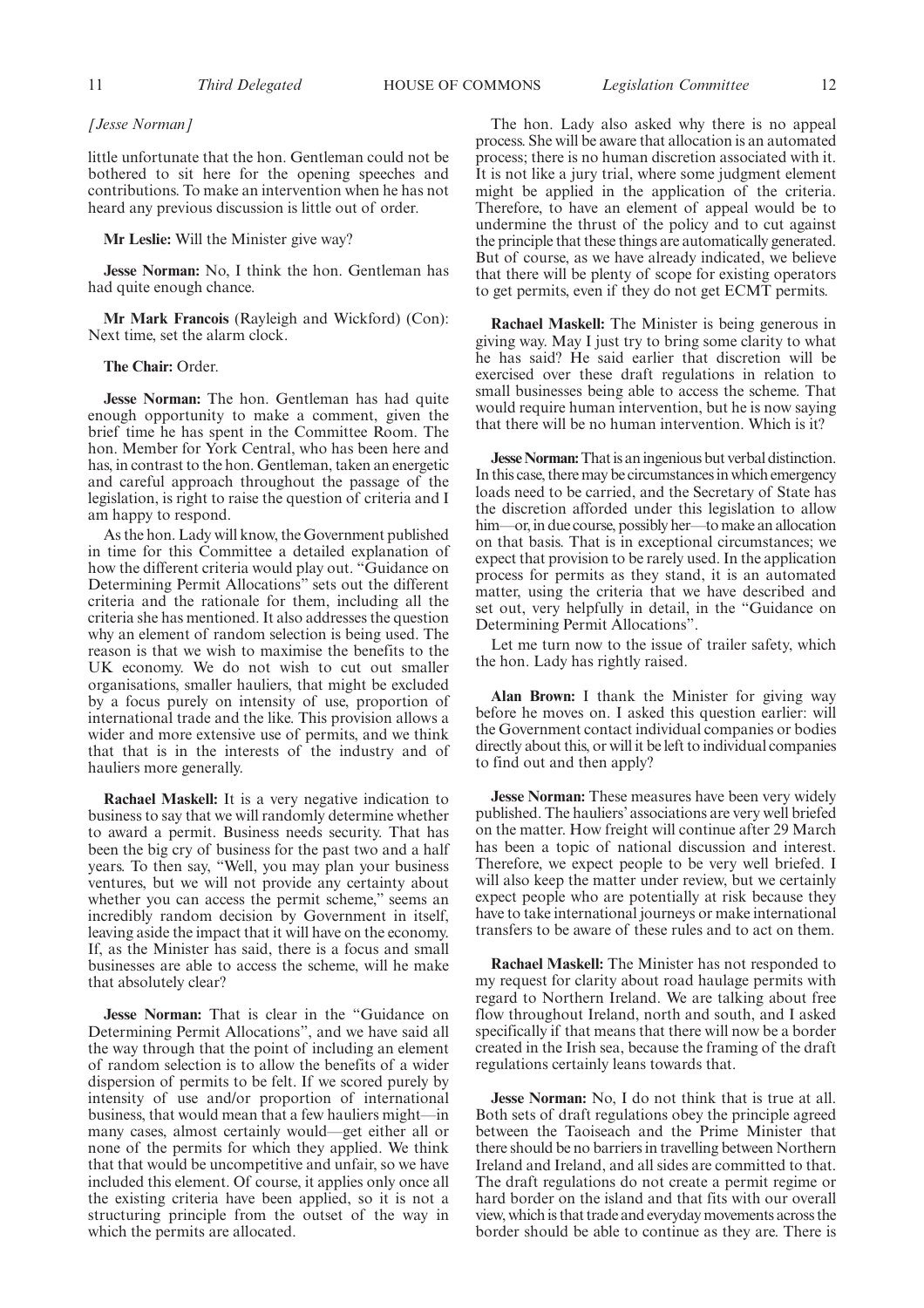no extant bilateral agreement between the UK and Ireland for road haulage. The UK Government are confident of being able to reach any agreement required at that time.

Let me pick up the point that was raised by the hon. Member for Kilmarnock and Loudoun. Further to the question of communication, it is worth stating that the Government are shortly going to undertake an extensive communication campaign, precisely in order to allow hauliers to understand the issue. Guidance has been prepared, with the input of the industry, in order to allow those messages firmly to be heard. That campaign is already under way and we expect it to escalate still further.

On the issue of trailer permits, the hon. Lady the Member for York Central asked about safety. We are continuing to work on the safety review. It is a very important issue. I have travelled to Bristol to talk to the hon. Member for Bristol South (Karin Smyth), who has taken a pioneering approach to this matter in the Commons, and we have discussed it extensively in prior Committee sittings. As the debate highlights, this is a complex matter and we have to be careful about how we proceed with it.

The hon. Member for York Central asked about the set-up versus running costs of the trailer registration scheme. Set-up costs have been covered by the Government, as we have discussed already. The running costs are being run on a cost-recovery basis, but hauliers will need to buy registration plates according to the costs and fees already indicated. Permits will be available under the regulations in whatever format is available. On haulage, ECMT permits are paper permits, under the ECMT agreement, but we are able to offer other potential sources of access if people wish to have them.

The hon. Lady also asked about DVSA staffing. She will have detected that the impact assessments are very modest for that—the impact on the industry is a few hundreds of thousands of pounds. DVSA is well advanced in preparing for a permit scheme and we do not anticipate that to be a material concern.

**Rachael Maskell:** The Minister is talking about staffing, which, obviously, means people's jobs. If either of these sets of draft regulations is not required, will people be laid off? What will happen to them, and what about refunds for people who have made applications for permits and licensing?

**Jesse Norman:** The people who have made applications for permits have essentially bought insurance in advance against the possibility that they will have to have a bilateral agreement. To that extent, they have been advantaged and we are not proposing to offer refunds to them. DVSA staffing is a matter for the DVSA itself.

These instruments represent an important stage as the Government progress with plans for leaving the European Union. Our negotiating position with the EU has been clear as we strive to achieve a deal with reciprocal arrangements that work for the industry. It should be evident that we are putting in place solid preparations for a range of outcomes, including the unlikely event of no deal.

*Question put.*

*The Committee divided:* Ayes 9, Noes 1.

**Division No. 1]**

#### **AYES**

Afolami, Bim Bruce, Fiona Burghart, Alex Courts, Robert Docherty, Leo Donelan, Michelle Francois, rh Mr Mark Norman, Jesse Swire, rh Sir Hugo

**NOES**

Leslie, Mr Chris

*Question accordingly agreed to.*

*Resolved,*

That the Committee has considered the draft International Road Transport Permits (EU Exit) Regulations 2018.

#### **DRAFT TRAILER REGISTRATION REGULATIONS 2018**

*Motion made, and Question put,*

That the Committee has considered the draft Trailer Registration Regulations 2018.—(*Jesse Norman.*)

*The Committee divided:* Ayes 9, Noes 1.

**Division No. 2]**

#### **AYES**

| Afolami, Bim                     | Donelan, Michelle    |
|----------------------------------|----------------------|
| Bruce, Fiona                     | Francois, rh Mr Mark |
| Burghart, Alex<br>Courts, Robert | Norman, Jesse        |
| Docherty, Leo                    | Swire, rh Sir Hugo   |
|                                  |                      |

**NOES**

Leslie, Mr Chris

*Question accordingly agreed to.*

9.38 am

*Committee rose.*